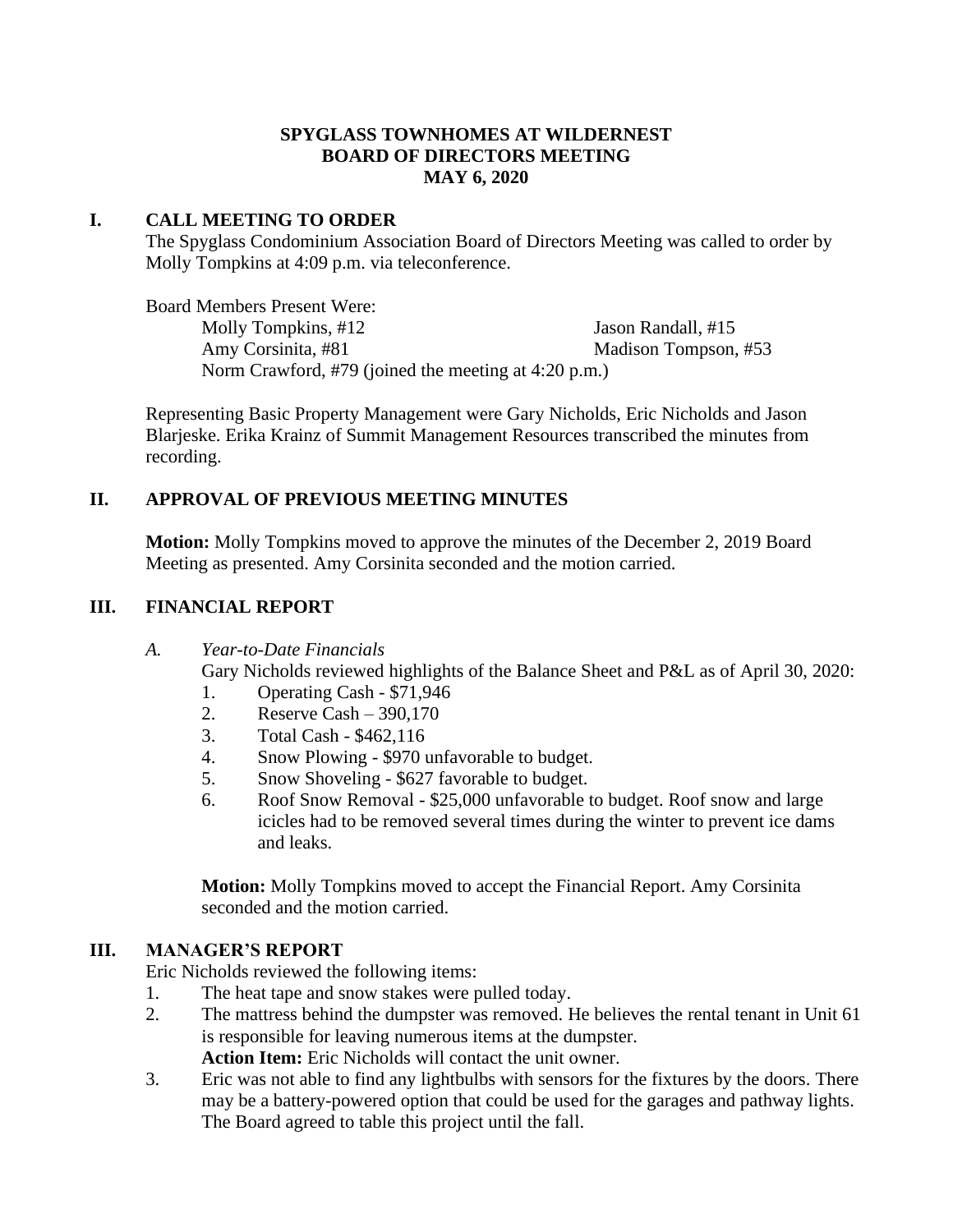- 4. Norm Crawford will look at the new parking lights to determine what would be involved in painting the interiors of the fixtures white.
- 5. The lightbulbs that were displaced by high wind during the winter were reinstalled. Plumbers tape was added to try to secure them.
- 6. An inventory will be done of the garage doors to determine which ones need repair. It should be possible to replace only the lower panels as needed. The replacement can be phased with the building painting. **Action Item:** Eric Nicholds will talk to contractors about options.

Gary Nicholds said a resident, who is a highway patrolman, had a sticker placed on his vehicle for parking in an unauthorized spot. The resident provided documentation that per state law, he has latitude to park his cruiser in basically any location to ensure he can respond quickly.

# **IV. OLD BUSINESS**

*A. Painting*

Sam Amati has Spyglass on his painting schedule sometime in June. He will replace damaged or missing boards as needed. The paint color for the deck is called "Spyglass Deck".

**Action Item:** Gary Nicholds will send the color-coded painting map to the Board and review the contract to determine if the decks are included.

# *B. Spring Clean Up*

The Board will tour the property on Wednesday, May  $13<sup>th</sup>$  at 3:00 p.m. to identify potential projects for a clean-up day, which may be scheduled once the stay at home restrictions are lifted. The walkways and decks probably need to be painted and some walkway boards need to be replaced.

# **V. NEW BUSINESS**

# *A. Stain on Driveway*

The renters in Unit 20 did vehicle maintenance on the driveway and left some type of stain in front of the garage that needs to be cleaned.

**Action Item:** BPM will contact the unit owner about having the tenants clean the stain. If they do not comply, BPM will have the stain cleaned and bill the unit owner.

# **VI. SET NEXT MEETING DATE**

The next Board Meeting was scheduled for Thursday, May 21, 2020 at 5:00 p.m.

# **VII. ADJOURNMENT**

The meeting was adjourned at 5:04 p.m.

Approved By: \_\_\_\_\_\_\_\_\_\_\_\_\_\_\_\_\_\_\_\_\_\_\_\_\_\_\_\_\_\_\_\_\_\_ Date: \_\_\_\_\_\_\_\_\_\_\_\_\_\_\_\_\_\_\_\_

Board Member Signature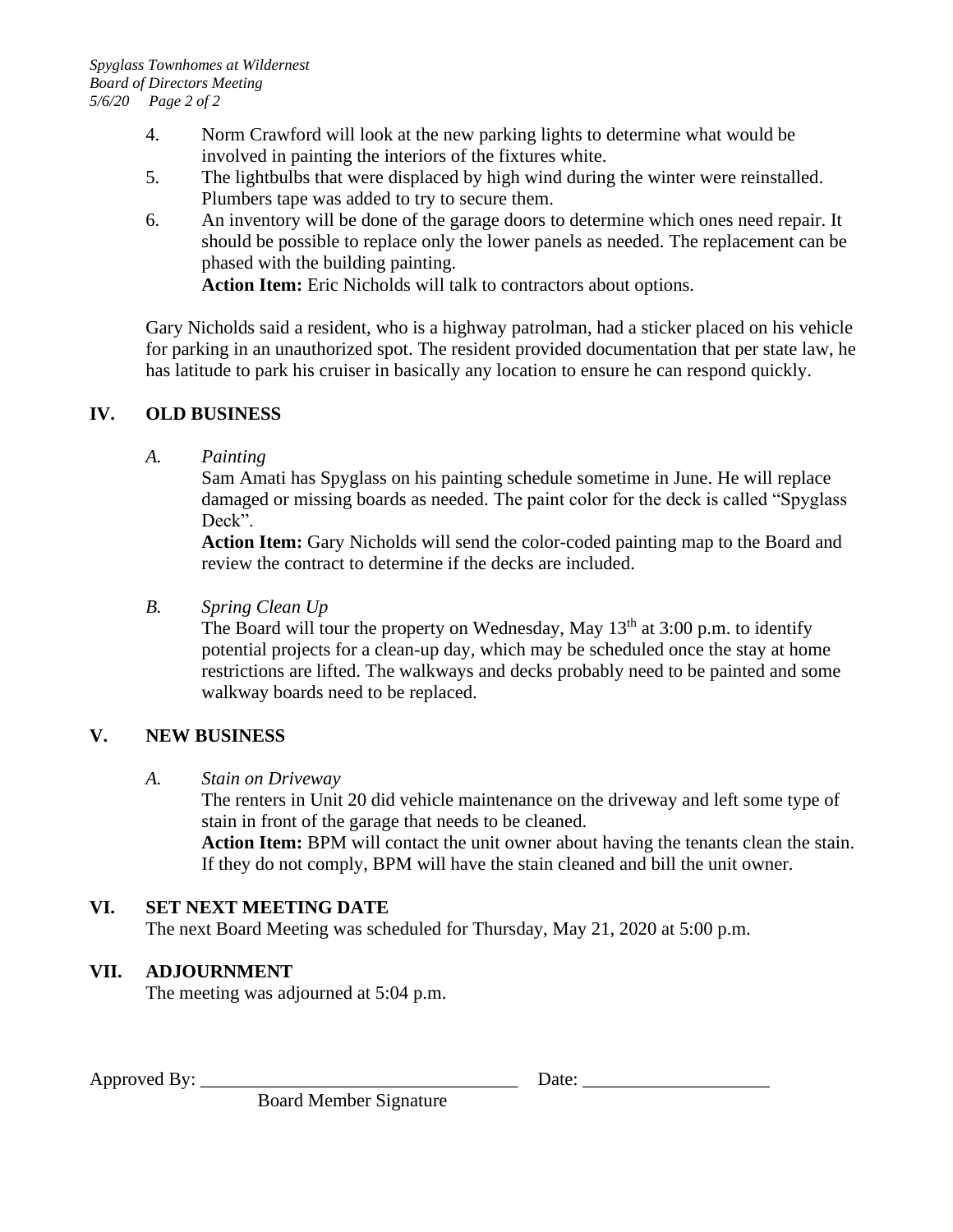## **SPYGLASS TOWNHOMES AT WILDERNEST BOARD OF DIRECTORS MEETING September 9, 2020**

## **I. CALL MEETING TO ORDER**

The Spyglass Condominium Association Board of Directors Meeting was called to order by Jason Randall at 4:14 p.m. via teleconference.

Board Members Present Were: Jason Randall, Acting President, #15 Amy Corsinita, #81 Madison Thompson, #53

Representing Basic Property Management was Eric Nicholds. Erika Krainz of Summit Management Resources was recording secretary.

## **II. APPROVAL OF PREVIOUS MEETING MINUTES**

**Motion:** Amy Corsinita moved to approve the minutes of the May 6, 2019 Board Meeting as presented. Jason Randall seconded and the motion carried.

## **III. MANAGER'S REPORT**

Eric Nicholds reviewed the following items:

- 1. Obtained a meter for the fire hydrant from the District.
- 2. Jason Lazlo repaired some of the ledger boards.
- 3. Eric is dealing with more parking issues since some owners are working from home.
- 4. There is one rental tenant who is causing ongoing problems with parking, car repairs in the driveway and noise. There is a camper parked by Jason Randall's unit. The owner indicated it will be moved by this weekend. The boat that appeared in the lot today has been tagged and must be moved.

**Action Item:** BPM will start to fine the unit owner for documented future violations. **Action Item:** Eric Nicholds will follow up on the boat status tomorrow.

# **IV. OLD BUSINESS**

*A. Trash*

The trash contract is being amended to include specifics and address issues. The new proposal is \$360/month for once weekly service for two bins. Some service has been missed due to trucks blocking access to the dumpster. The truck owners should be asked to park in visitor parking on the trash pickup day. Amy Corsinita suggested hiring Mountain Striping to paint yellow stripes in front of the dumpster to provide guideline for the trash vendor and parking of vehicles. The other Board members agreed with this approach.

**Motion:** Madison Tomson moved to approve the Timberline contract with once weekly service for two containers with a commitment for service on a set day within a timeframe. Jason Randall seconded and the motion carried.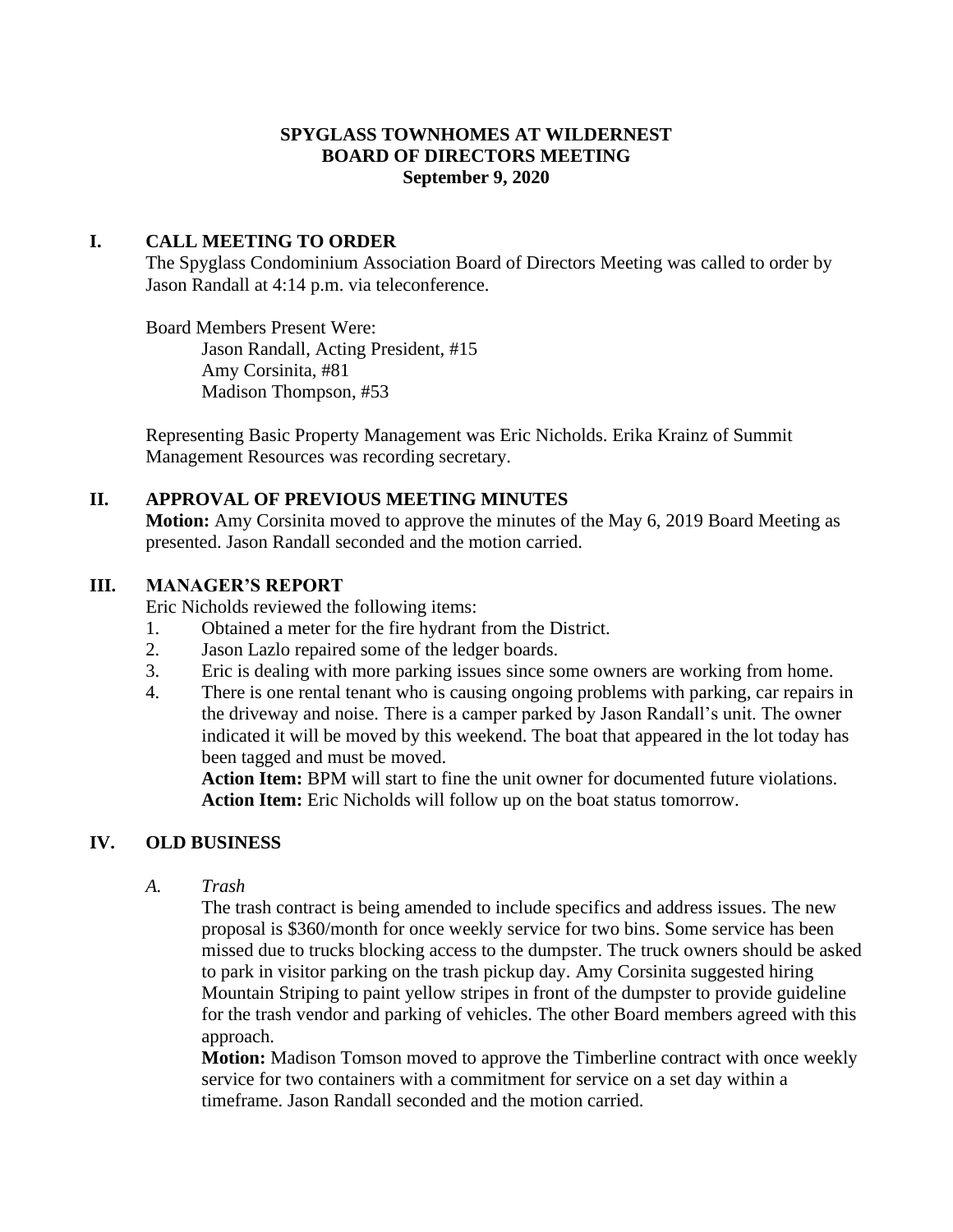#### *B. Board Election*

The membership will be notified of the vacancies on the Board.

### *C. Volunteer Aspens*

Owners will be reminded to remove the Aspen saplings around their units. This topic will be added to the Annual Meeting agenda.

*D. Garage Doors*

A contractor looked at the garage doors. He could build individual replacement door panels on site. Another option would be to replace the entire door and paint it to match. The Retrek bid for rebuilding the bottom panels for 60 garage doors was \$30,000. Jason Randall suggested postponing this project until next year. The owners will be informed that the Board will consider the course of action in the spring.

#### *E. Snow Plowing*

The plowing contract does not start until November. Owners should be reminded that they are responsible for shoveling if it snows in October.

## **V. SET NEXT MEETING DATE**

The Annual Meeting is scheduled for October 10, 2020 by videoconference.

#### **VI. ADJOURNMENT**

**Motion:** Jason Randall moved to adjourn at 4:56 p.m. Amy Corsinita seconded and the motion carried.

Board Member Signature

Approved By: \_\_\_\_\_\_\_\_\_\_\_\_\_\_\_\_\_\_\_\_\_\_\_\_\_\_\_\_\_\_\_\_\_\_ Date: \_\_\_\_\_\_\_\_\_\_\_\_\_\_\_\_\_\_\_\_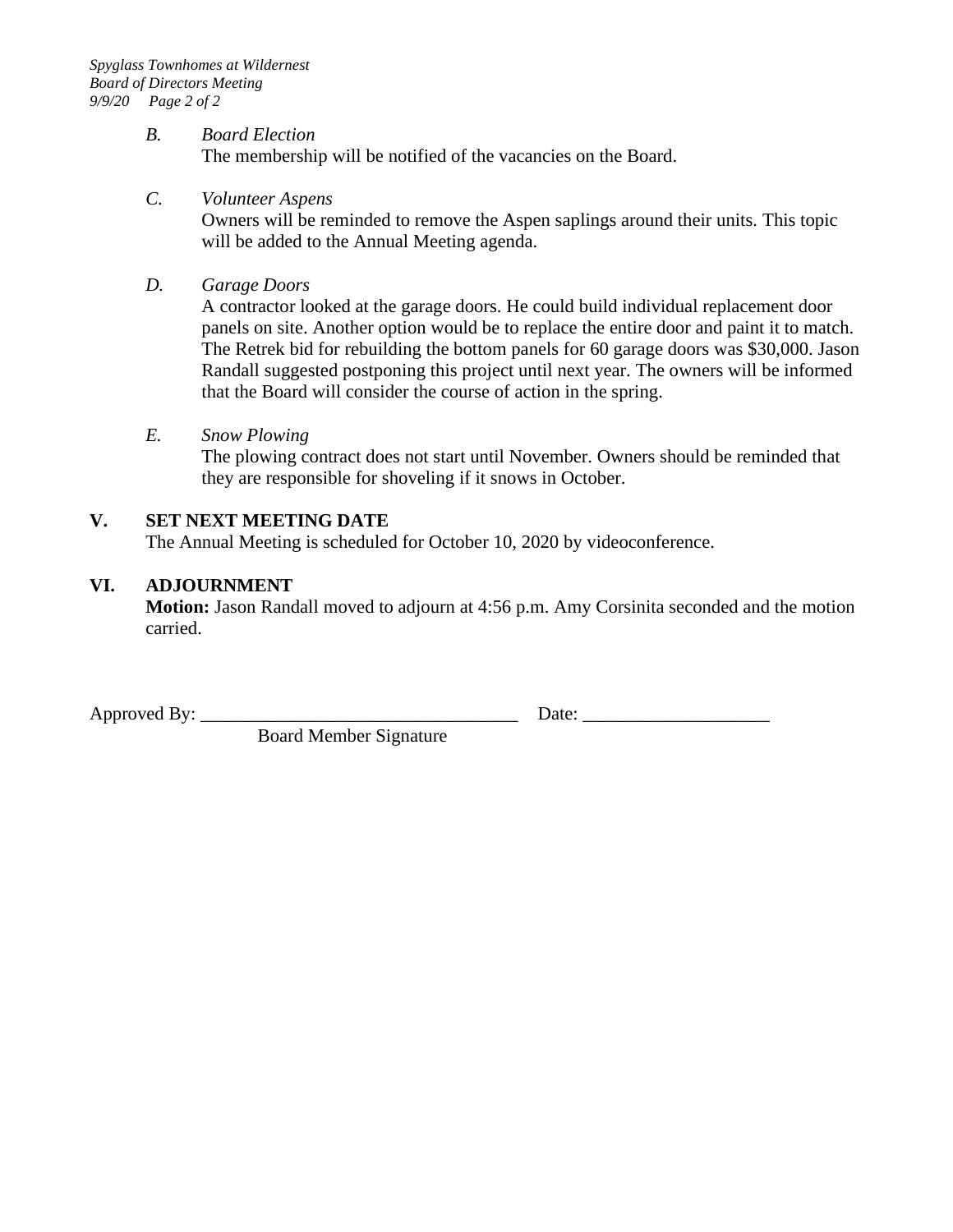## **SPYGLASS TOWNHOMES AT WILDERNEST ANNUAL MEETING October 10, 2020**

## **I. CALL MEETING TO ORDER**

The Spyglass Condominium Association Annual Meeting was called to order by Jason Randall at 10:02 a.m. via videoconference.

Board Members Participating Were: Jason Randall, President Amy Corsinita Madison Tomson

Owners Participating Were: Alissa Bass & Steven Myatt Jeanette Huff Mark Matthews William McCall Gabriel & Stephanie Parme Monica Protz Seth Tomson Pawan Vora Eric Whittier

John Alfeld Kathleen & William Ambron

Representing Basic Property Management was Eric Nicholds. Erika Krainz of Summit Management Resources transcribed the minutes from recording.

#### **II. CERTIFICATION OF PROXIES & DETERMINATION OF QUORUM**

Jason Randall held 10 proxies and Amy Corsinita held one. With owners represented in person or by proxy, a quorum was confirmed.

#### **III. APPROVAL OF PREVIOUS MEETING MINUTES**

**Motion:** Jason Randall moved to approve the minutes of the October 12, 2019 Meeting as presented. Mark Matthews seconded and the motion carried.

## **IV. FINANCIALS**

*A. Current Financials* 

As of September 30, 2020, the cash balances were Operating - \$118,854, Reserve - \$336,966 and total - \$455,820. There was a \$19,253 Operating deficit and an \$8,270 Reserve surplus for an overall deficit of \$10,983.

*B. 2021 Budget Review & Ratification*

Jason Randall said several expensive projects were completed over the past few years without a Special Assessment. The budget includes a \$10/unit/month dues increase to build the Reserves for the future siding replacement. Painting half of the buildings was a major expense this year. The same contractors are lined up to do the second half of the buildings next year. The goal is for the Reserves to be 70% funded based on upcoming expenses.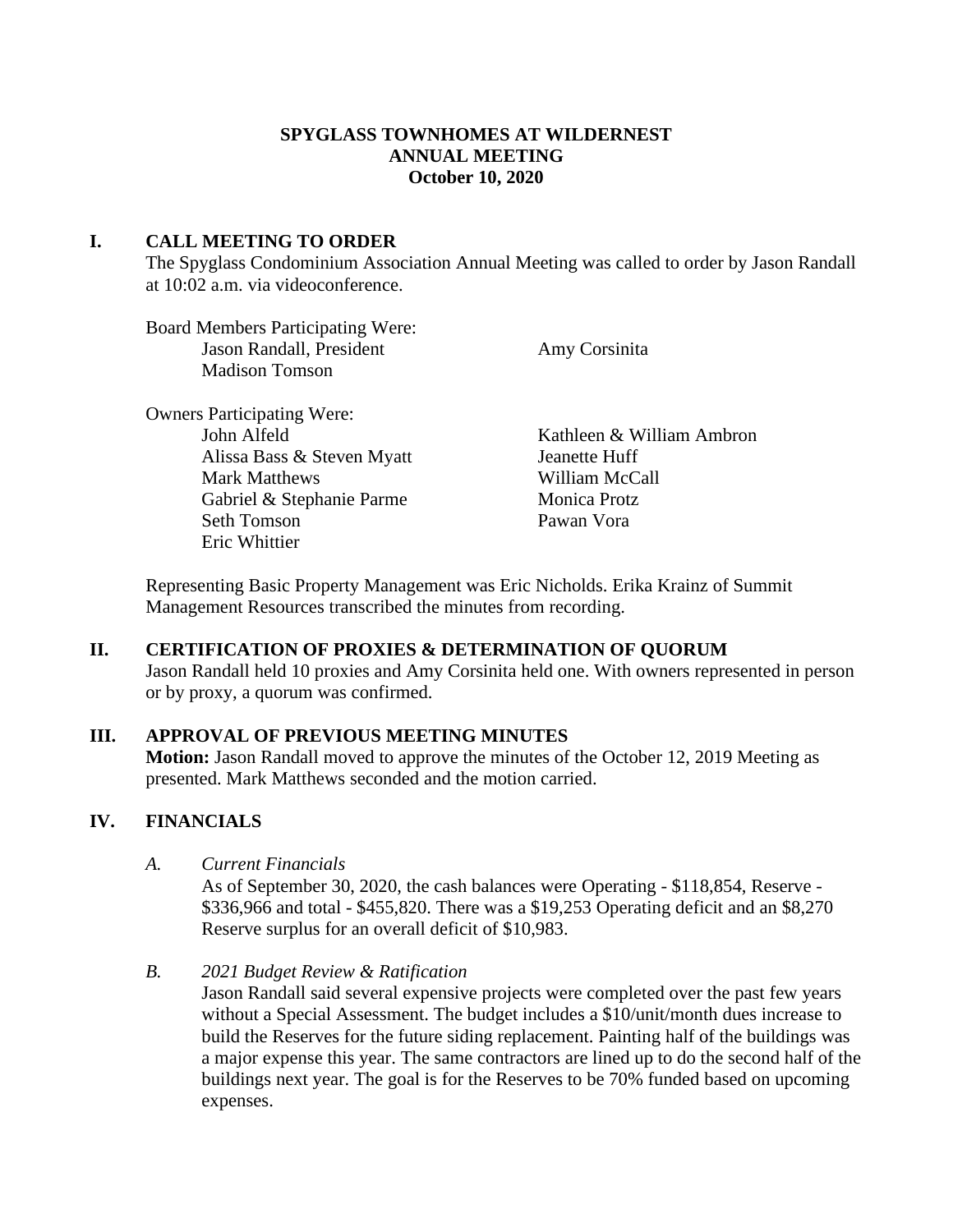Madison Tomson reviewed highlights of the proposed 2021 Budget:

- 1. Operating Dues \$147,713, including the increase to the Reserve contribution.
- 2. Management Fee 3% increase.
- 3. Snow Removal \$62,000.
- 4. Insurance 5% increase to \$36,000.
- 5. Reserve Contribution \$290/month.
- 6. Reserve Surplus \$17,000.

A question was raised regarding fixing the garage doors that were damaged by the snowplow. Jason Randall said a Denver contractor has been found who will be able to replace individual panels. The Board will revisit this project in the spring.

**Motion:** Jason Randall moved to ratify the 2021 Budget as presented. The motion was seconded and carried.

# **V. PRESIDENT'S REPORT**

Jason Randall said there were close to 30 participants for the Owner Clean-Up Day and 18 owners received credit. The property looks great. There are ongoing issues this year with trash, parking and owners not picking up after their dogs. The Board will be ramping up enforcement of visitor parking to address repeat offenders. Many of the violations originate from rental units. It was clarified that visiting family members are permitted to use the visitor parking spots. The Board is trying to identify a way to encourage compliance from rental owners. The trash service from Timberline has become problematic. The Board is exploring other vendor options. There are Aspens sprouting around the property. Owners should be aware that they can remove them because they can cause foundation damage if they are growing too close to the building.

# **VI. BPM MANAGER'S REPORT**

Eric Nicholds reviewed the following items:

- 1. Painted several buildings this summer.
- 2. Installed a water meter on the hydrant so the painters could power wash. The Metro District did not charge the Association for the usage.
- 3. Repaired and painted damaged ledger boards.
- 4. Turner Morris completed roof repairs as needed.
- 5. Requested bids for trash service from Waste Management and Summit Roll-Offs.
- 6. RKR will provide plow service and E&A will provide shoveling service.
- 7. E&A will clear debris from the roofs and plug in the heat tape before winter. Owners are reminded to turn on their heat tape when it starts snowing.

# **VII. ELECTION OF DIRECTORS**

The terms of Jason Randall and Amy Corsinita expired this year and both were willing to run for re-election. There also was one vacant Board seat. There were no other nominations from the floor.

**Motion:** Mark Matthews moved to re-elect the incumbents by acclamation. Steve Myatt seconded and the motion carried.